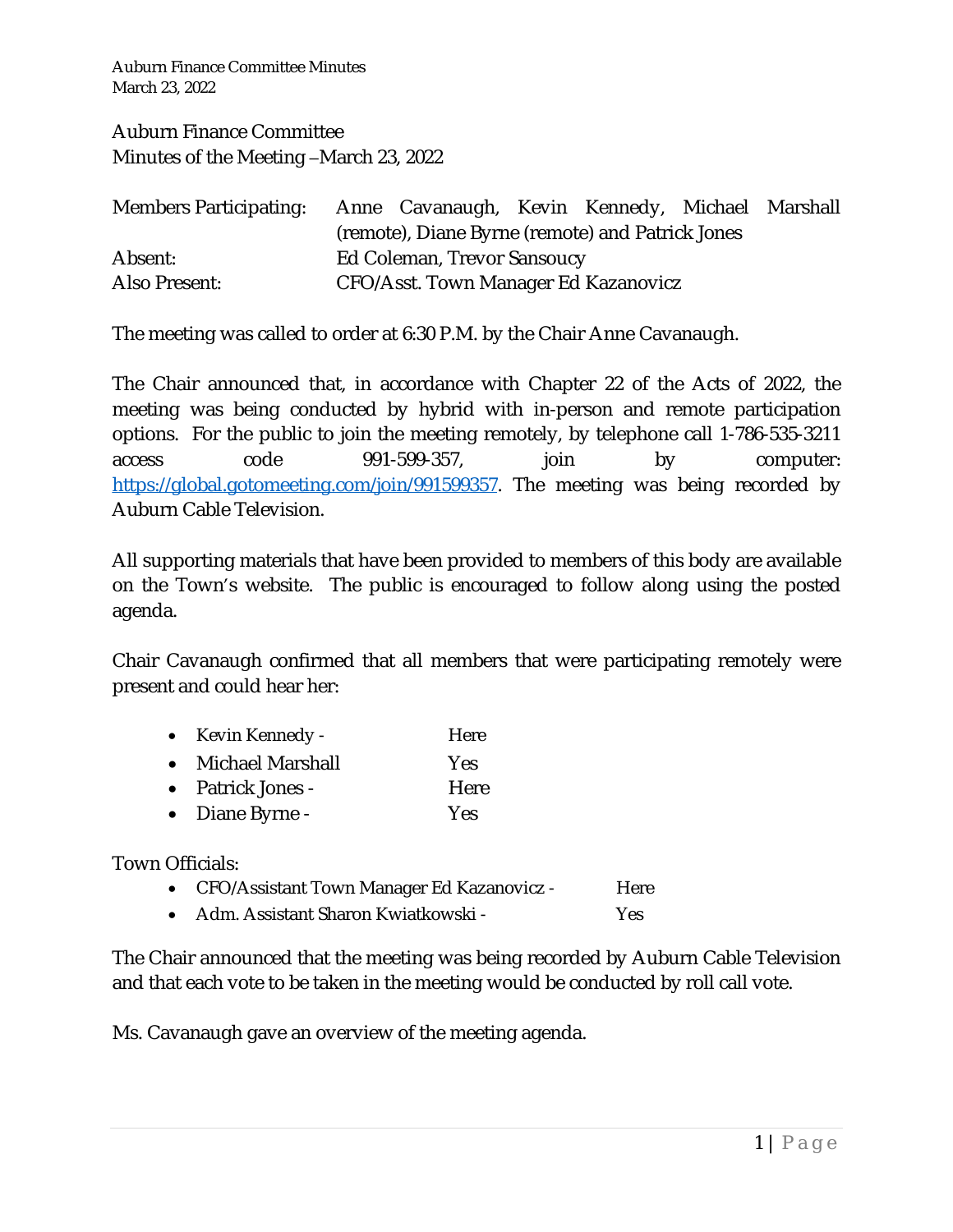The Finance Committee reviewed the open meeting law complaint filed by Patrick Higgins relative to the meeting on March 2, 2022.

The Chair announced the committee's response that it would comply with the requirements of the open meeting law as outlined in the complaint and would: announce that the meeting was being recorded at the beginning of the meetings as required by the Open Meeting Law, announce the names of the members of the public body who were participating remotely, and list the transfers to be considered in the agenda.

The Committee reviewed the following budgets.

## #01161 Town Clerk:

The Finance Committee voted to recommend approval of a total budget appropriation of \$201,273.00, as presented in the recommendation of the Town Manager (Motion made by Mr. Kennedy; motion seconded by Mr. Jones) roll call vote: Mr. Kennedy, Yes; Mr. Jones, Yes; Mr. Marshall, Yes; Ms. Byrne, Yes; Ms. Cavanaugh, Yes – passed 5 to 0.

## #01162 Elections:

CFO Ed Kazanovicz explained that the Precinct Officers Account was increased this year due to the FY23 Annual Town Election and the State Election. The Finance Committee voted to recommend approval of a total budget appropriation of \$45,102.00, as presented in the recommendation of the Town Manager (Motion made by Mr. Kennedy; motion seconded by Mr. Jones) roll call vote: Mr. Kennedy, Yes; Mr. Jones, Yes; Mr. Marshall, Yes; Ms. Byrne, Yes; Ms. Cavanaugh, Yes – passed 5 to 0.

The Finance Committee reviewed the Town Clerk CIP. There were no questions.

The Finance Committee considered transfers submitted for the Department of Development and Inspectional Services (DDIS).

## DDIS #01241 Building Division:

\$265.00 from Acct. #012412-5732 Dues to Acct. #012412-5854 Equipment, to cover the cost of building supplies.

The Finance Committee voted to approve the transfer (Motion made by Mr. Kennedy; motion seconded by Mr. Jones) roll call vote: Mr. Kennedy, Yes; Mr. Jones, Yes; Mr. Marshall, Yes; Ms. Byrne, Yes; Ms. Cavanaugh, Yes – passed 5 to 0

## DDIS #01292 Animal Control:

\$100.00 from Acct. #012922-5580 Clothing to Acct. #012922-5430 Kennel Maintenance, to cover emergency service invoice.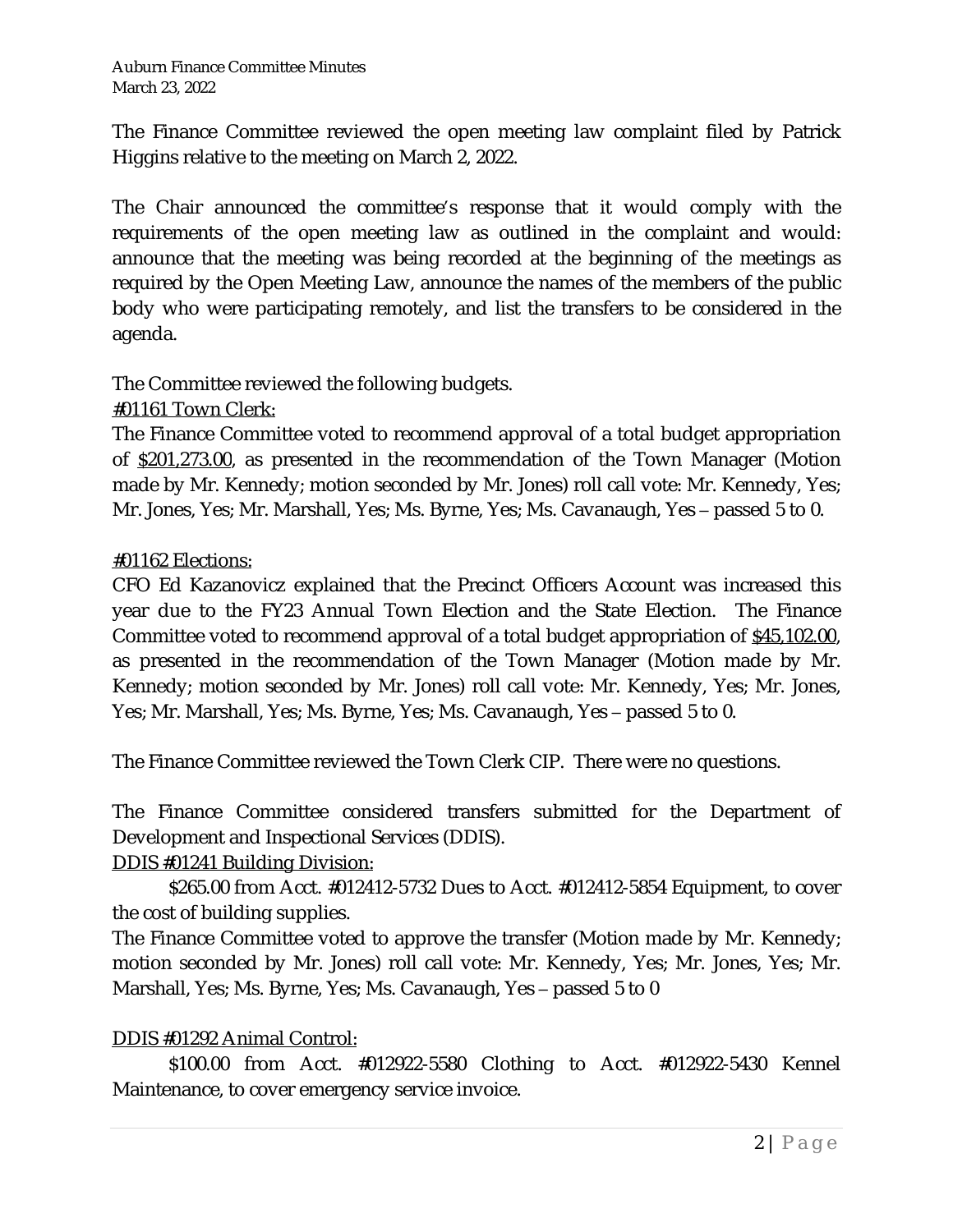The Finance Committee voted to approve the transfer (Motion made by Mr. Kennedy; motion seconded by Mr. Jones) roll call vote: Mr. Kennedy, Yes; Mr. Jones, Yes; Mr. Marshall, Yes; Ms. Byrne, Yes; Ms. Cavanaugh, Yes – passed 5 to 0

\$300.00 from Acct. #012922-5780 Meeting/Dues to Acct. #012922-5430 Kennel Maintenance, to cover emergency service invoice.

The Finance Committee voted to approve the transfer (Motion made by Mr. Kennedy; motion seconded by Mr. Jones) roll call vote: Mr. Kennedy, Yes; Mr. Jones, Yes; Mr. Marshall, Yes; Ms. Byrne, Yes; Ms. Cavanaugh, Yes – passed 5 to 0

The Committee reviewed the FY23 Budget for the Department of Public Works (DPW – Engineering, Stormwater, Highway, Facility Management Unit, Fleet Maintenance Unit, Parks, Pakachoag Golf Course, Recreation, Cemetery and Sewer).

DPW Director Joanna Paquin was participating.

CFO Ed Kazanovicz explained footnotes for certain salaries, which are being allocated from more than one DPW division or revenue source.

Ed Kazanovicz also explained the difference in the Departmental Request of \$525,000.00 for Road Reconstruction and the Town Manager's recommendation of \$510,000.00. He said that there has been an increase in Chapter 90 revenue and that the administration is monitoring the account for any needed adjustments.

The Committee discussed the Wages Account and Overtime Account in the Highway Division. The Chief Financial Officer said that Town Administration was comfortable with the Overtime recommendation of \$25,000.00, as the current year-to-date expenditure from Overtime is \$22,114.00.

Anne Cavanaugh asked about the status of Snow and Ice Accounts. CFO Kazanovicz replied that the deficit was \$182,000.00 right now.

Following review and discussion, the Finance Committee voted to recommend approval of a total budget appropriation of \$6,239,152.00 for the Department of Public Works, as presented in the recommendation of the Town Manager (Motion made by Mr. Kennedy; motion seconded by Mr. Jones) roll call vote: Mr. Kennedy, Yes; Mr. Jones, Yes; Mr. Marshall, Yes; Ms. Byrne, Yes; Ms. Cavanaugh, Yes – passed 5 to 0.

The Finance Committee reviewed the CIP for the DPW. Director Joanna Paquin and the CFO Ed Kazanovicz discussed the replacement plan for vehicles.